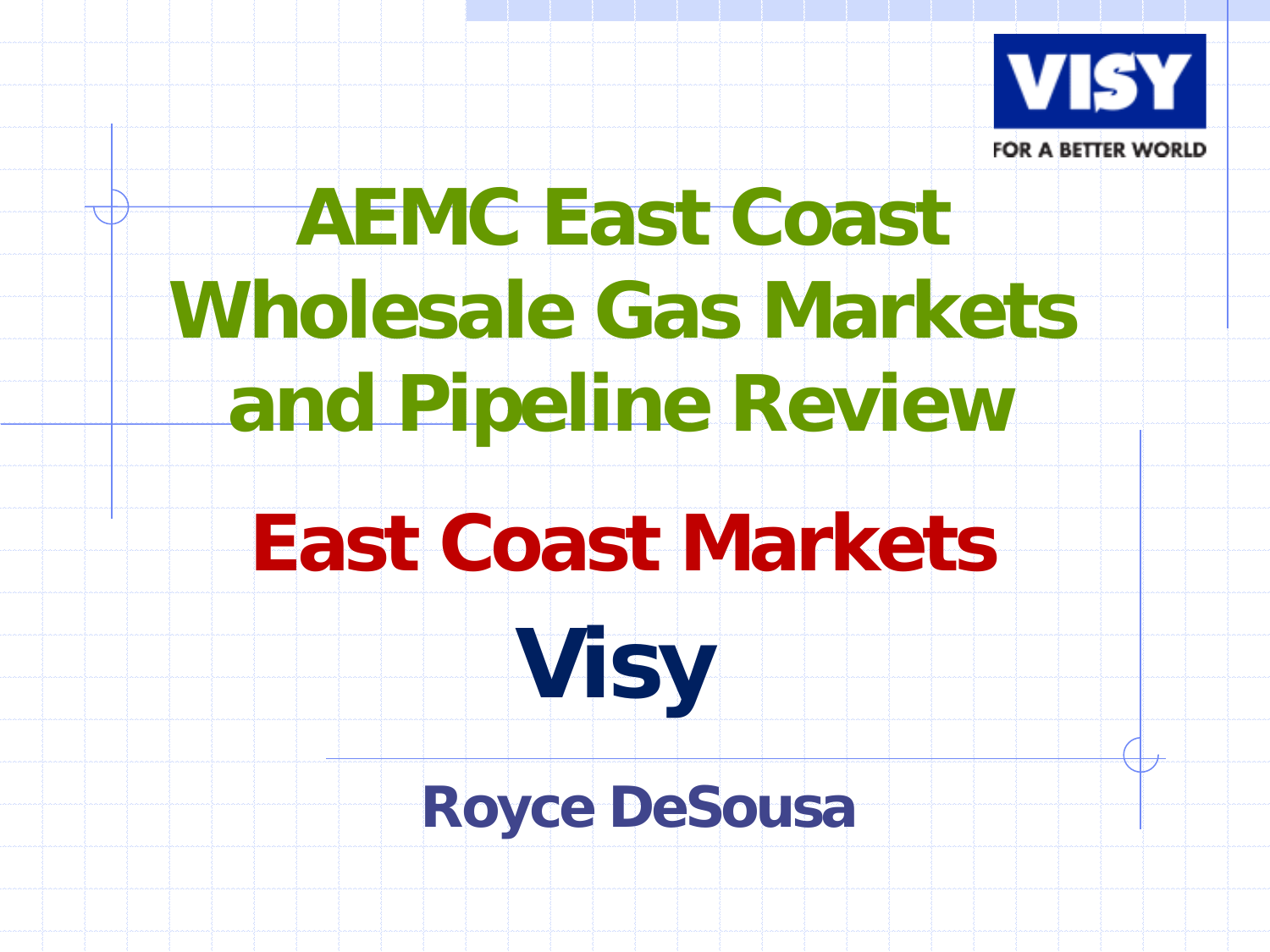# **Visy & East Coast Gas Markets**

- Uisy large industrial consumer of energy in[cluding](http://www.visy.com.au/) world Natural Gas
- □ Participant in Vic DWGM (and STTM)
- Original Vic Wholesale Gas Market first East Coast spot market
	- $\triangleright$  Presented users with alternatives to retail bilateral contracts with producers
	- Spot market allows balancing of requirements to manage load profile
- □ AMDQ right to use pipeline based upon long term payment for use of infrastructure
- Changes in 2007 ex ante intra-day pricing and other changes
- Significant "ancillary" risks separate to price risk
	- Eg \$65mil in market uplift in 2007
	- Potentially a physical issue small linepack in Victoria pipeline augmentation?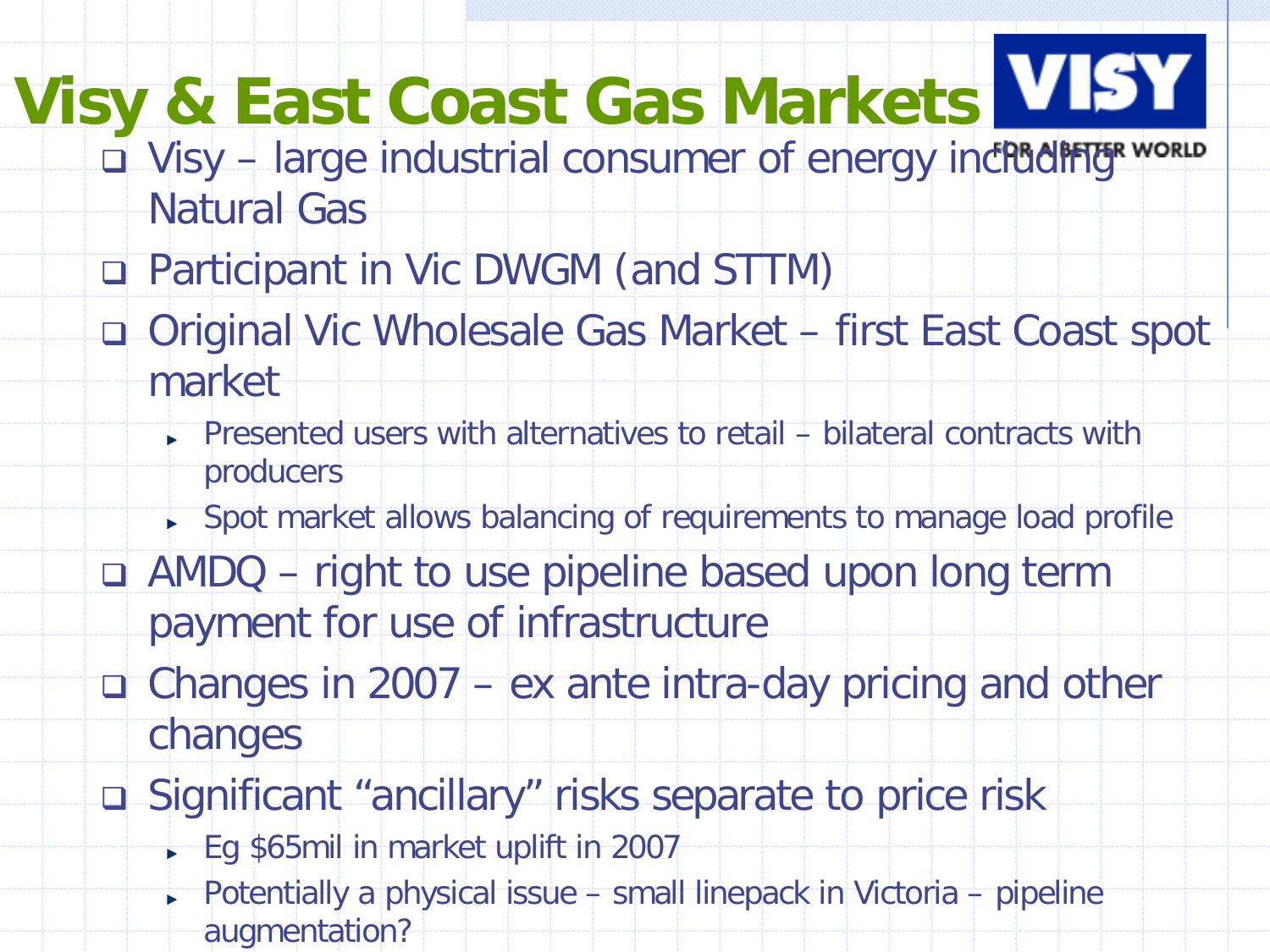## **Visy & East Coast Gas Markets**

**FOR A BETTER WORLD** 

- DWGM strong base, some 'legacy issues'
	- egs
		- Capacity rights AMDQ and AMDQ Credits streamlining
		- interfaces with other markets "exports" from Victoria curtailed first
		- $\blacktriangleright$  High MPC \$800/GJ

#### Spot prices – DWGM and STTMs

- **small volume of gas traded**
- **BUT offers some price discovery in otherwise illiquid market**
- Recent price volatility in Brisbane STTM  $-$  signalled to the market short term extreme demand followed by over supply associated with LNG vessel fill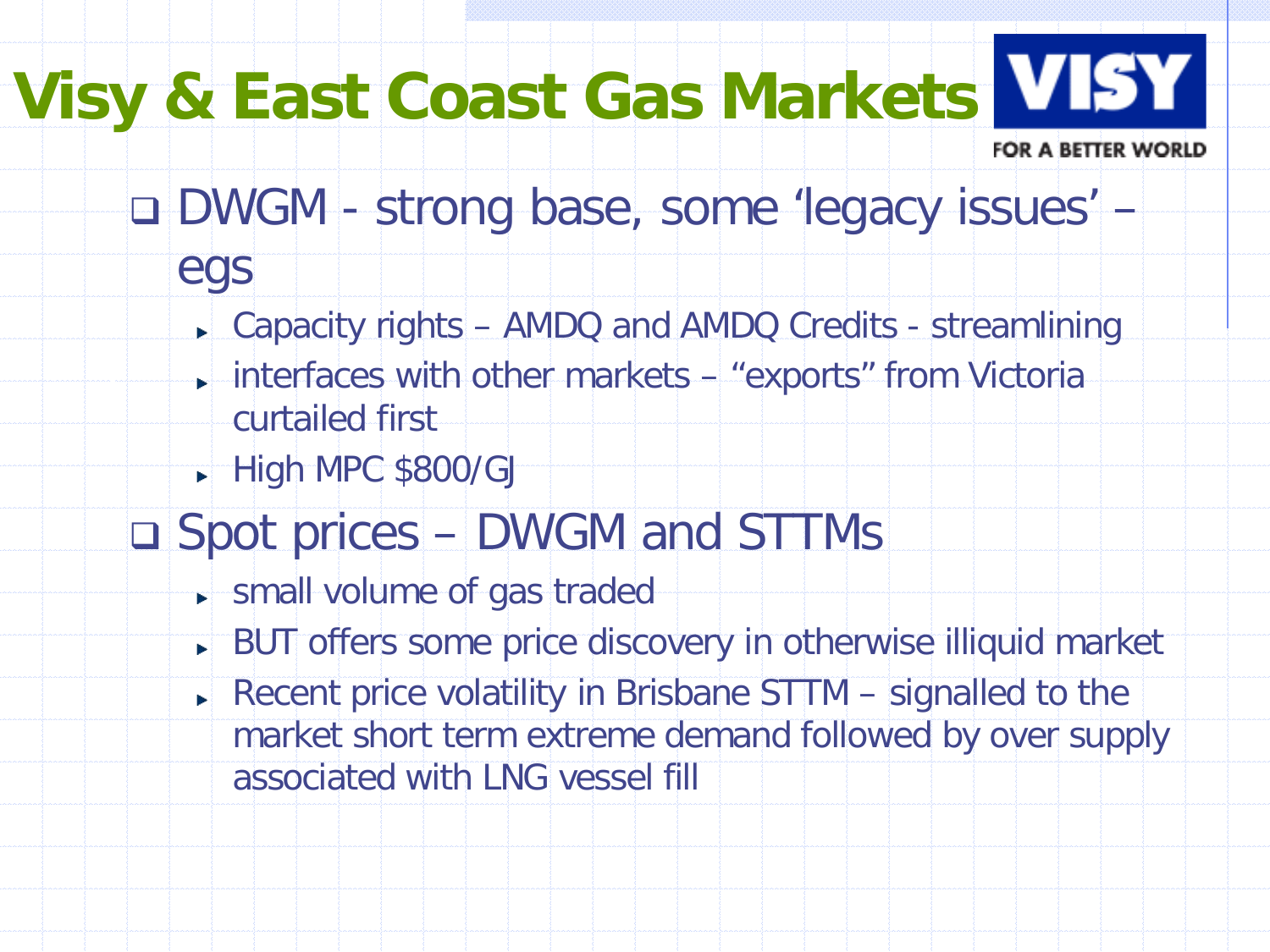### **Challenges Ahead**



- Well publicised challenges risks with fu[ture](http://www.visy.com.au/)  supplies, price rises
- □ Other changing characteristics of East Coast Gas
	- ▶ Very large and highly variable new demand points LNG
	- $\triangleright$  Dynamic pipeline flows in new directions eg large volumes QLD - Vic
	- Gas power station closures uncompetitive with high gas price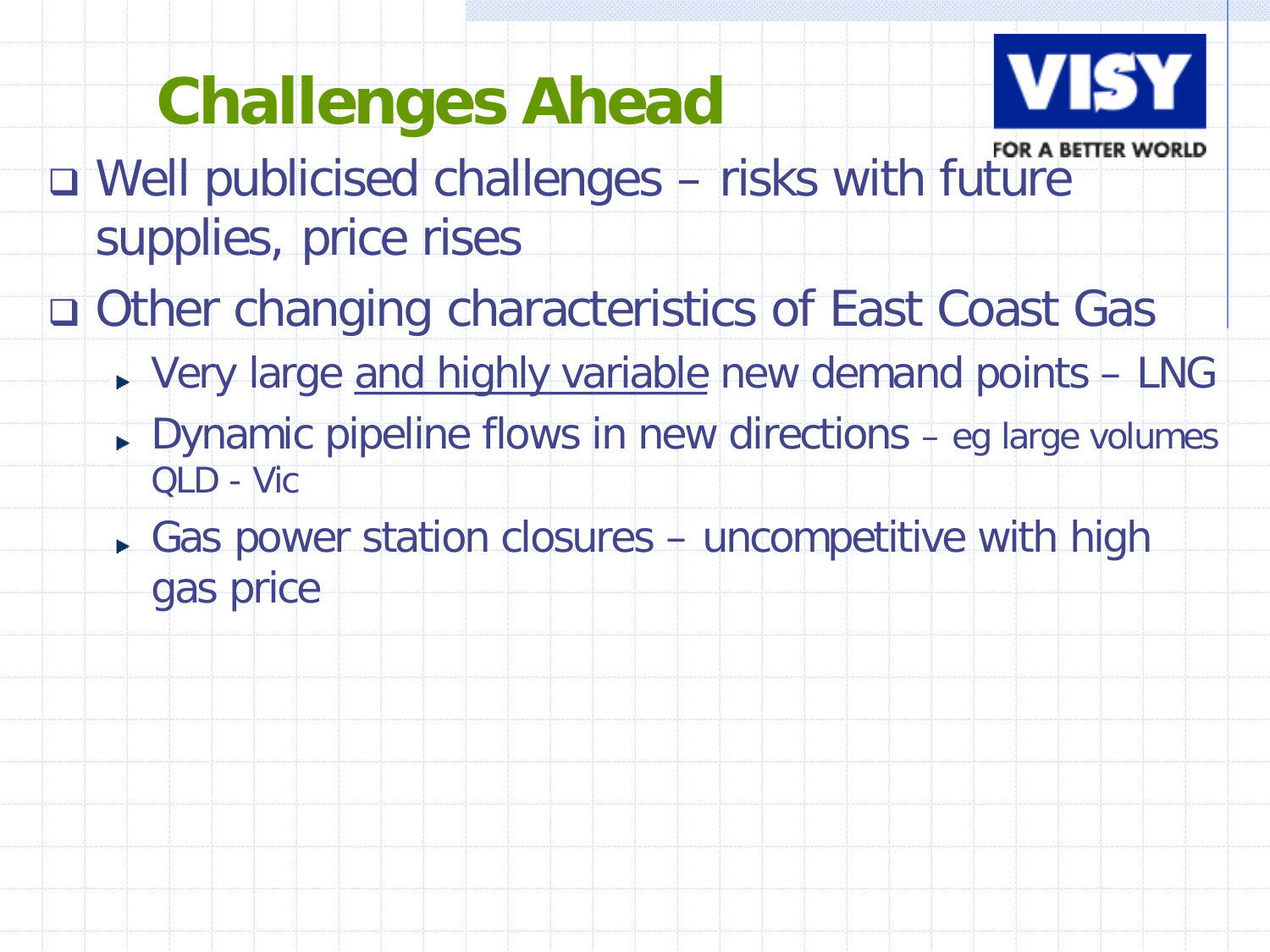#### **Adapting to Challenges**



- How do East Coast Gas Markets need to adapt to the new challenges?
- Ability to trade pipeline capacity
	- ► eg stranded power stations contracts
	- Simplify/standardised terms to facilitate transfer and lower transaction costs
- Information transparency Gas Bulletin Board
	- Gas Bulletin Board an important source of information
	- Reported pipeline flows and 'demand zones' should not exclude elephants in the room
	- Unutilised pipeline capacity should be evident on GBB